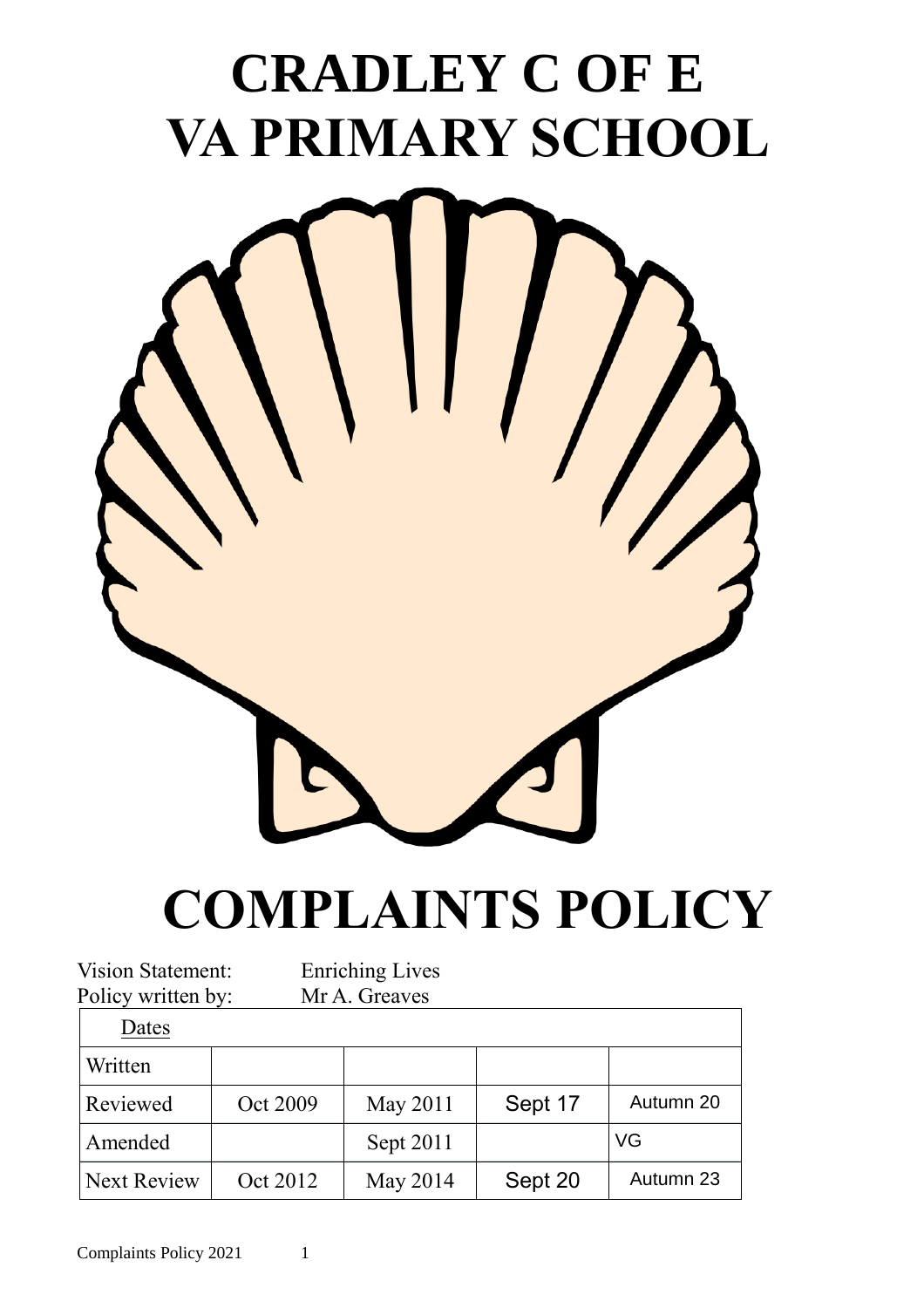## **CRADLEY C of E VA PRIMARY SCHOOL**

## **COMPLAINTS POLICY**

#### **Overview**

Section 29 of the Education Act 2002 requires that:

- (a) The governing body of a maintained school (including a maintained nursery school) shall
	- i. establish procedures for dealing with all complaints relating to the school or to the provision of facilities or services under section 27, other than complaints failing to be dealt with in accordance with any procedures required to be established in relation to the school by virtue of a statutory provision other than this section, and
	- ii. publicise the procedures so established.

In establishing or publicising procedures under subsection  $(1)$ , the governing body shall have regard to any guidance given from time to time (in relation to England) by the Secretary of State.

Section 39 of the Education Act 2002 provides the following:

- "maintained school" means a community, foundation or voluntary school, a community or foundation special school or a maintained nursery school
- "maintained nursery school" means a nursery school which is maintained by a local education authority and is not a special school.
- 1. From 1 September 2003 Governing Bodies (GBs) of all maintained schools and maintained nursery schools in England are required, under Section 29 of the Education Act 2002, summarised in Annex A, to have in place a procedure to deal with complaints relating to the school and to any community facilities or services that the school provides. The law also requires the procedure to be publicised.
- 2. Local Authorities are already required to set up a procedure for dealing with certain types of complaints, for example, complaints about the curriculum or collective worship in a school. The GB's complaints procedure does not replace the arrangements made for those types of complaint. In addition, there are certain complaints which fall outside the remit of the GB's complaints procedure, for example, staff grievances or disciplinary procedures. It is recommended that the governing body ensures that any third party providers offering community facilities or services through the school premises, or using school facilities [even if it's hiring it out for a wedding reception], have their own complaints procedure in place. Web link to Act [http://www.legislation.hmso.gov.uk/acts/acts2002/20032--f.htm#29](http://www.legislation.hmso.gov.uk/acts/acts2002/20032--f.htm%2329)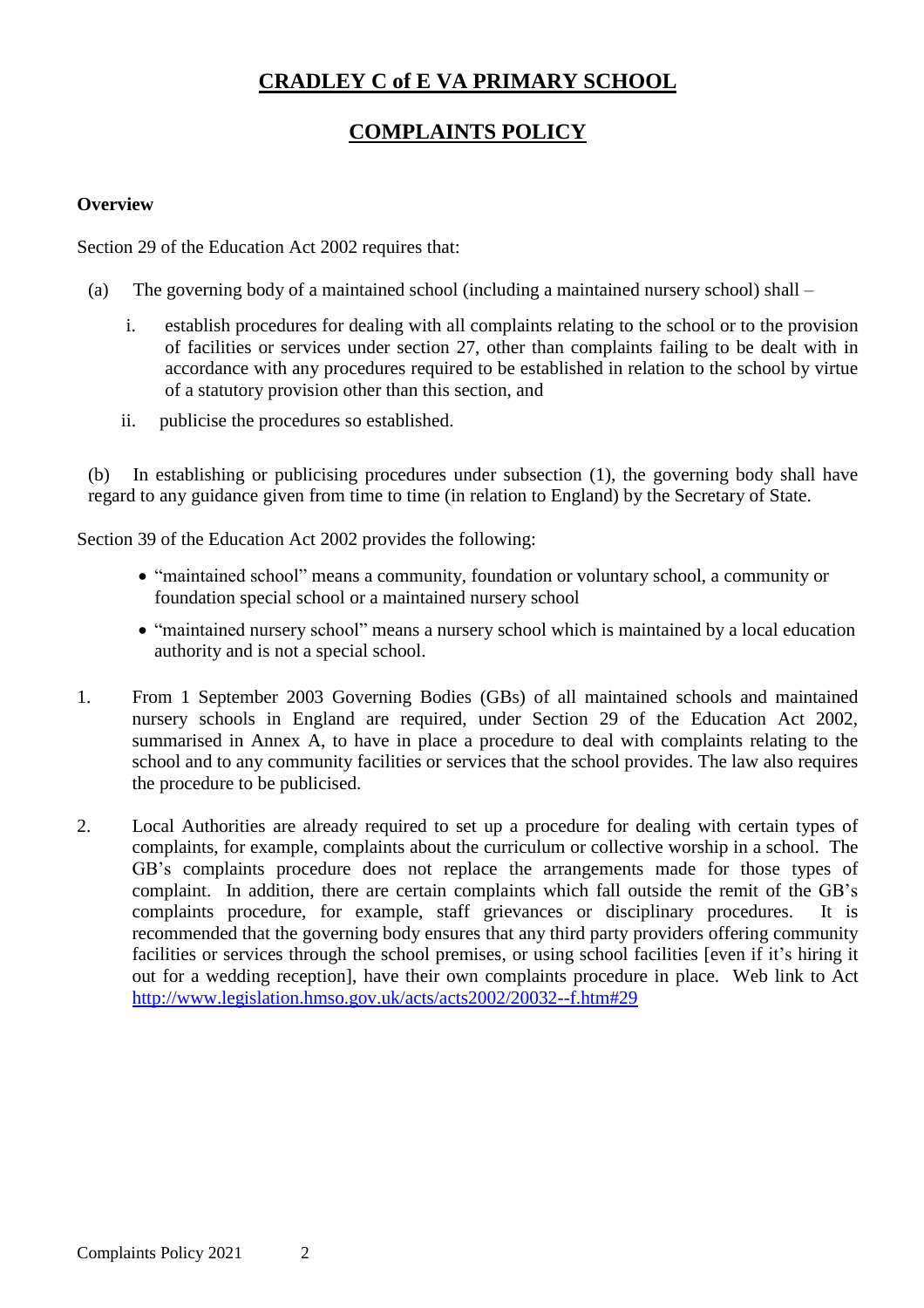#### **Part 1: General Principles of Complaints**

#### **3, Dealing with Complaints – Initial concerns**

- 3.1 Schools need to be clear about the difference between a concern and a complaint. Taking informal concerns seriously at the earliest stage will reduce the numbers that develop into formal complaints.
- 3.2, These key messages deal with complaints but the underlying principle is that concerns ought to be handled, if at all possible, without the need for formal procedures. The requirement to have a complaints procedure need not in any way undermine efforts to resolve the concern informally. In most cases the class teacher or the individual delivering the service in the case of extended school provision, will receive the first approach. It would be helpful if staff were able to resolve issues on the spot, including apologising where necessary.

#### **4, Dealing with Complaints – Formal procedures**

- 4.1. The formal procedures will need to be invoked when initial attempts to resolve the issue are unsuccessful and the person raising the concern remains dissatisfied and wishes to take the matter further.
- 4.2. The nominated member of staff to have responsibility for the operation and management of the school complaints procedure (the school's 'complaints co-ordinator'), is the headteacher (or the Senior Leadership Team member covering for his/her absence).

#### **5, Framework of Principles**

- 5.1. An effective Complaints Procedure will:
	- encourage resolution of problems by **informal** means wherever possible
	- be easily **accessible** and **publicised**
	- be **simple** to understand and use
	- be **impartial**
	- be **non-adversarial**
	- allow **swift** handling with established **time-limits** for action and keeping people informed of the progress
	- ensure a full and **fair** investigation by an independent person where necessary
	- respect people's desire for **confidentiality**
	- address all the points at issue and provide an **effective** response and **appropriate** redress, where necessary
	- provide **information** to the school's senior management team so that services can be improved.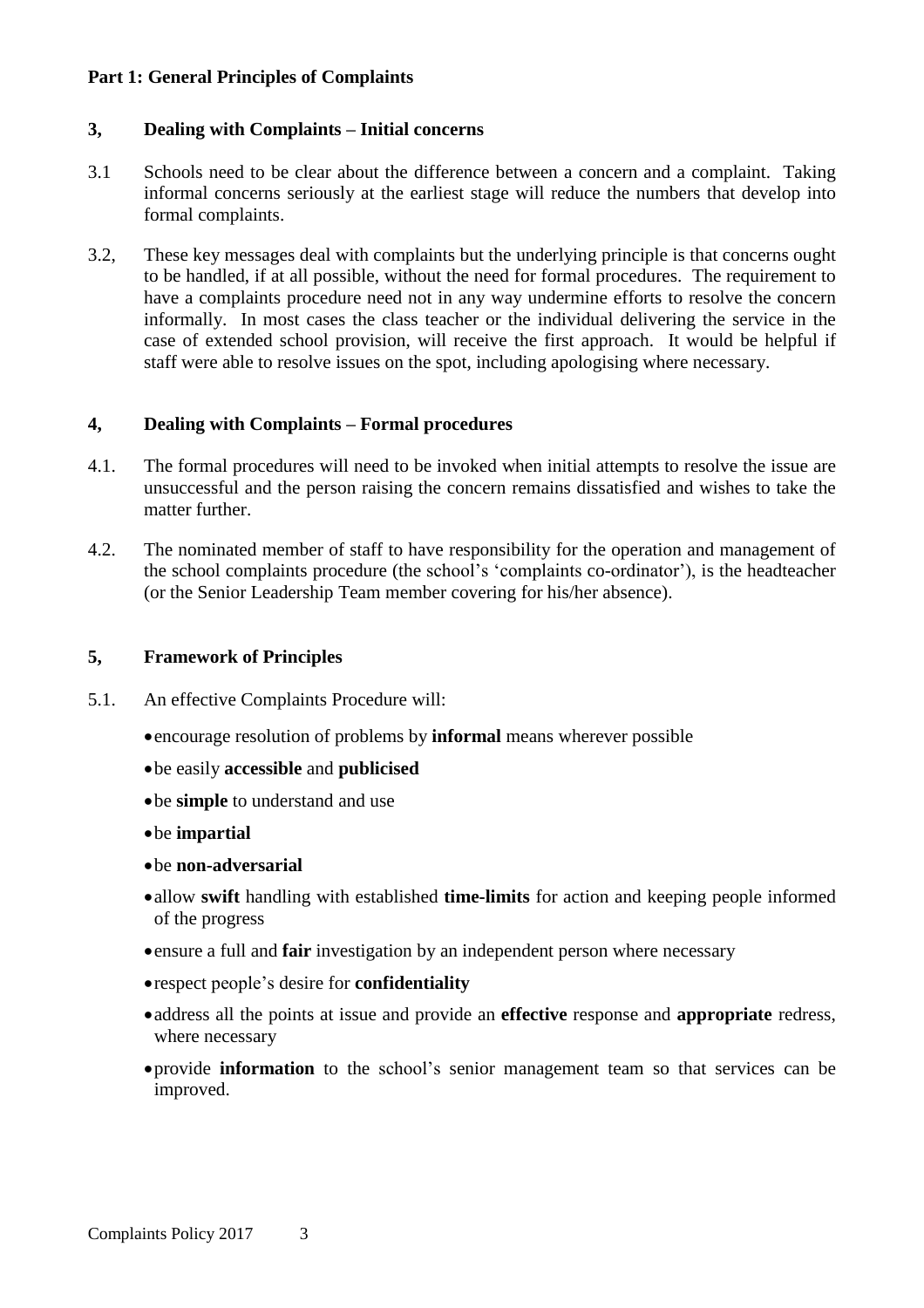#### **6, Investigating Complaints**

- 6.1, At each stage, the person investigating the complaint (the complaints co-ordinator), makes sure that they:
	- establish **what** has happened so far, and **who** has been involved
	- clarify the nature of the complaint and what remains unresolved
	- meet with the complainant or contact them (if unsure or further information is necessary)
	- clarify what the complainant feels would put things right
	- interview those involved in the matter and/or those complained of, allowing them to be accompanied if they wish
	- conduct the interview with an open mind and be prepared to persist in the questioning
	- keep notes of the interview.

#### **7, Resolving Complaints**

- 7.1, At each stage in the procedure the school will want to keep in mind ways in which a complaint can be resolved. It might be sufficient to acknowledge that the complaint is valid in whole or in part. In addition, it may be appropriate to offer one or more of the following:
	- an apology
	- an explanation
	- an admission that the situation could have been handled differently or better
	- an assurance that the event complained of will not recur
	- an explanation of the steps that have been taken to ensure that it will not happen again
	- an undertaking to review school policies in light of the complaint
- 7.2, Complainants will be encouraged to state what actions they feel might resolve the problem at any stage. An admission that the school could have handled the situation better is not the same as an admission of negligence.
- 7.3, An effective procedure will identify areas of agreement between the parties. It is also of equal importance to clarify any misunderstandings that might have occurred as this can create a positive atmosphere in which to discuss any outstanding issues.

#### **8, Vexatious Complaints**

8.1, If properly followed, a good complaints procedure will limit the number of complaints that become protracted. However, there will be occasions when, despite all stages of the procedures having been followed, the complainant remains dissatisfied. If the complainant tries to reopen the same issue, the chair of the GB is able to inform them in writing that the procedure has been exhausted and that the matter is now closed.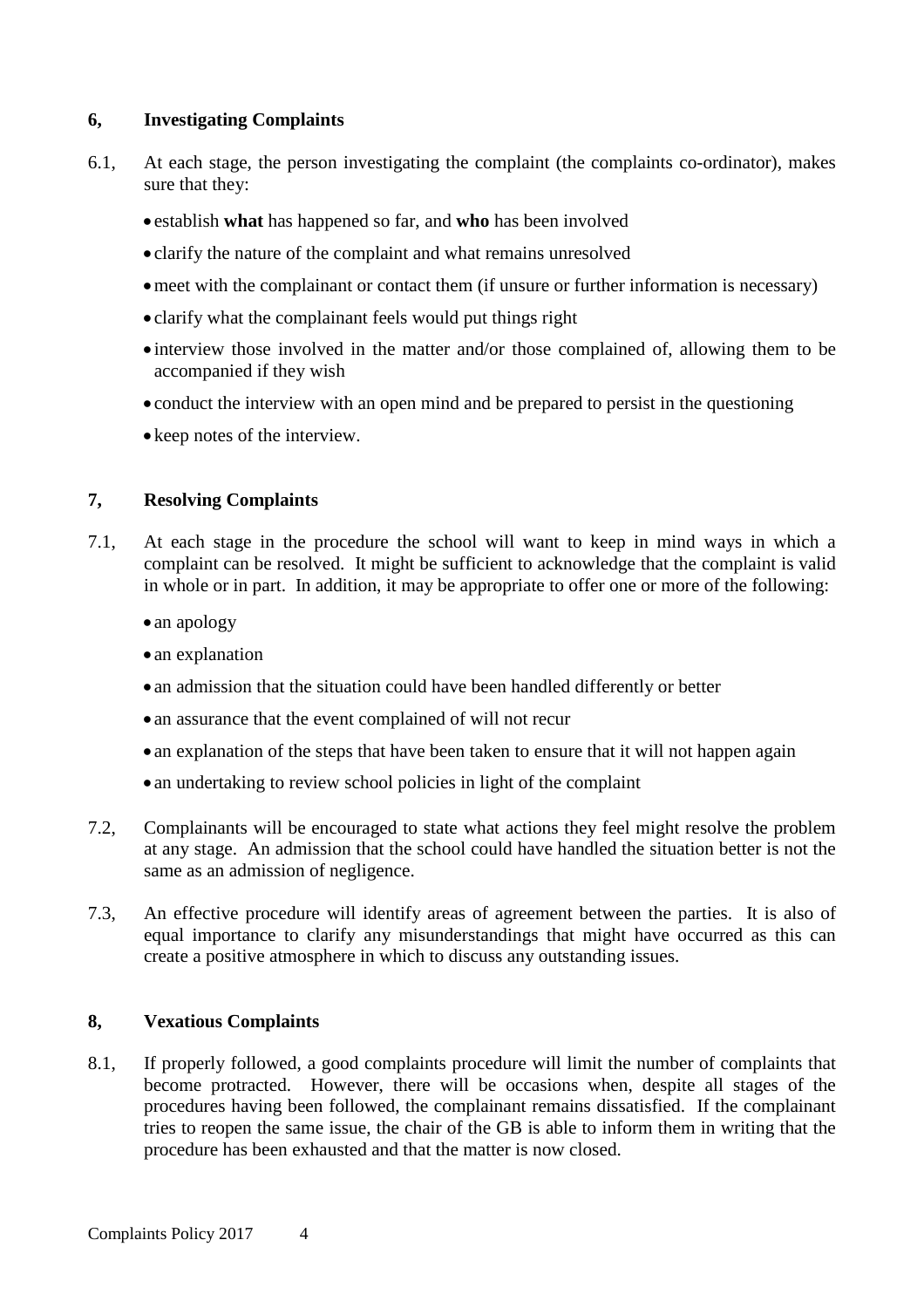#### **9, Time-Limits**

9.1, Complaints need to be considered, and resolved, as quickly and efficiently as possible. To ensure we operate an effective complaints procedure, will have set realistic time limits for each action within each stage (see flowchart below for detail). However, where further investigations are necessary, new time limits can be set and the complainant sent details of the new deadline and an explanation for the delay.

#### **Part 2: The Formal Complaints Procedure**

#### **10, The Stages of Complaints**

- 10.1, The Cradley CE Primary School complaints procedure has four stages (see also flow chart of stages below). There may, on occasion, be the need for some flexibility; for example, the possibility of further meetings between the complainant and the member of staff directly involved and further investigations may be required by the headteacher after a meeting with the complainant.
- 10.2, The four school-based stages are:
	- Stage one: complaint heard by staff member
	- Stage two: complaint heard by headteacher
	- Stage three: complaint heard by Chair of Governors
	- Stage four: complaint heard by GB's complaints appeal panel.
- 10.3, If a complaint concerns the conduct of the headteacher or a governor or where a headteacher or governor has been involved in the issue previously, it will be dealt with by initially the Chair of Governors (Stage 3) and then the GB panel (Stage 4) if required.
- 10.4, In the event of a formal complaint being made against the Chair of Governors, the complaint will be reviewed by the Complaints Appeal Panel of the Governing Body. The school should seek guidance on this process from an Education Officer. The Committee will decide if the complaint has merit by reviewing the written information and will make any recommendations it feels appropriate to enable resolution of the matter. The outcomes will be communicated in writing within two working weeks to both sides by the Chair of the Panel, with reasons for the outcomes given.
- 10.5, Under this complaints procedure there is no further stage for a complaint against the Chair of Governors.
- 10.6, Whilst the formal Complaints Procedure is in process, efforts will be made, where possible, to resolve the issues by the use of negotiation/conciliation/mediation outside of the Complaints Procedure itself, on the understanding that any such process will not, in any way, affect the rights of any individual within the Complaints Procedure.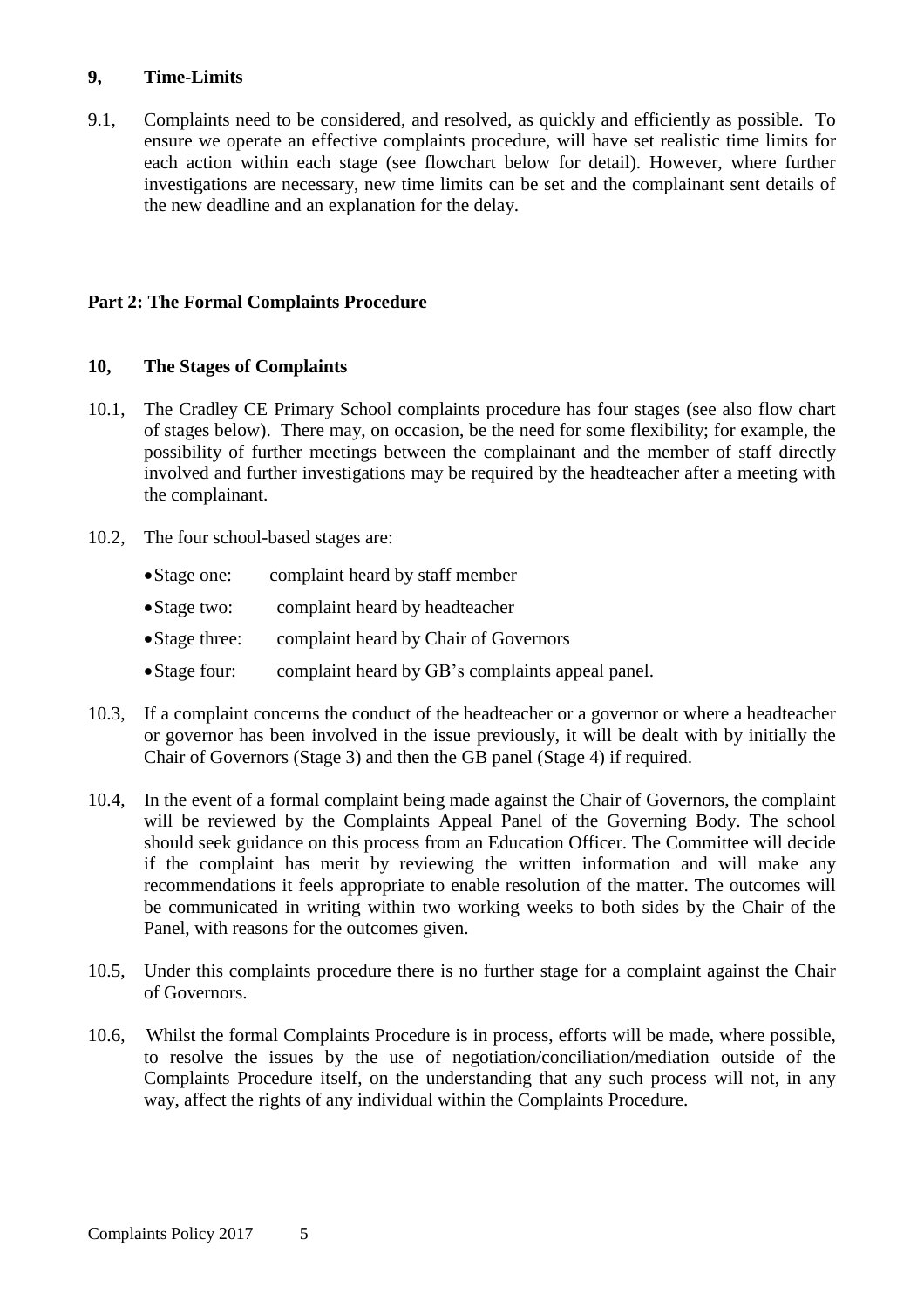#### **Part 3 – Managing and Recording Complaints**

#### **11, Recording Complaints**

- 11.1, It is normal practice for school to record the progress of the complaint and the final outcome. A complaint may be made in person, by telephone, or in writing. At the end of a meeting or telephone call, it would be helpful if the member of staff ensured that the complainant and the school have the same understanding of what was discussed and agreed. A brief note of meetings and telephone calls can be kept and a copy of any written response added to the record.
- 11.2, The complaints co-ordinator is responsible for ensuring that the records are kept and held centrally.

#### **12, Governing Body Review**

- 12.1, The GB can monitor the level and nature of complaints and review the outcomes on a regular basis to ensure the effectiveness of the procedure and make changes where necessary. Preferably, complaints information shared with the whole GB will not name individuals.
- 12.2, As well as addressing an individual's complaints, the process of listening to, and resolving complaints will contribute to school improvement. When individual complaints are heard, the school may identify underlying issues that need to be addressed. The monitoring and review of complaints by the school and the GB can be a useful tool in evaluating a school's performance.

#### **13, Publicising the Procedure**

- 13.1, There is a legal requirement for the Complaints Procedures to be publicised. It is up to the GB to decide how to fulfil this requirement but details of the Complaints Procedure could be included in:
	- the school prospectus
	- the governors' School Profile
	- the information given to new parents when their children join the school
	- the information given to the children themselves
	- the home-school agreement
	- home school bulletins or newsletters
	- documents supplied to community users including course information or letting agreements
	- a specific complaints leaflet which includes a form on which a complaint can be made
	- posters displayed in areas of the school that will be used by the public, such as reception or the main entrance
	- the school website.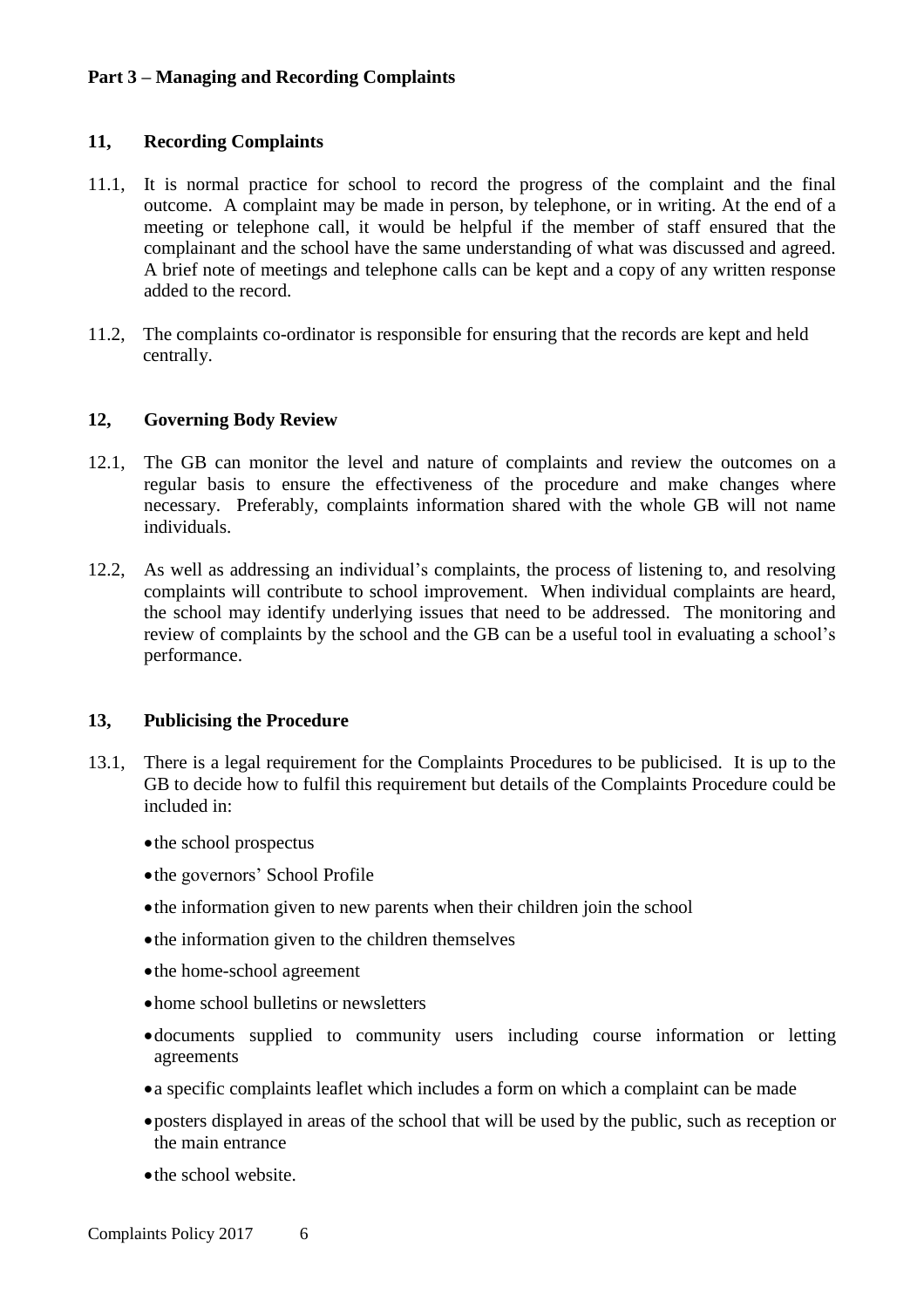## **Cradley CE VA Primary School Complaints Procedure**

#### **Stage One: Complaint Heard by Staff Member**

It is in everyone's interest that complaints are resolved at the earliest possible stage. The experience of the first contact between the complainant and the school can be crucial in determining whether the complaint will escalate. To that end, if staff are made aware of the procedures, they know what to do when they receive a complaint.

It would assist the procedure if the school respected the views of a complainant who indicates that he/she would have difficulty discussing a complaint with a particular member of staff. In these cases, the Headteacher/complaints coordinator can deal with the complaint or refer the complainant to another staff member. Where the complaint concerns the headteacher/complaints co-ordinator, the complainant can be referred to the chair of governors.

Similarly, if the member of staff directly involved feels too compromised to deal with a complaint, the headteacher/complaints co-ordinator may deal with the complaint or refer the complainant to another staff member. The ability to consider the complaint objectively and impartially is crucial.

Where the first approach is made to a governor, the next step would be to refer the complainant to the appropriate person and advise them about the procedure. It would be useful if governors did not act unilaterally on an individual complaint outside the formal procedure or be involved at the early stages in case they are needed to sit on a panel at a later stage of the procedure.

#### **Stage Two: Complaint Heard by Headteacher**

The complainant may be dissatisfied with the way the complaint was handled at stage one as well as pursuing their original complaint. In this case, the complainant should contact the Headteacher. The head may delegate the task of collating the information to another staff member but not the decision on the action to be taken.

#### **Stage Three: Complaint Heard by Chair of Governors**

The complainant needs to write to the Chair of Governors giving details of the complaint. At this point, the complainant may be dissatisfied with the way the complaint was handled at stage two, as well as pursuing their initial complaint. The Chair will seek to resolve the issue as expeditiously as possible. The Chair may delegate the task of collating the information to a member of the staff Senior Management Team, but not the decision on the action to be taken.

#### **Stage Four: Complaint Heard by Governing Bodies Complaints Appeal Panel**

The complainant needs to write to the Chair of Governors giving details of the complaint and stating that, despite the influence of the Chair of Governors, he/she remain dissatisfied. The Chair, or a nominated governor, will convene a GB complaints panel.

The governors' appeal hearing is the last school-based stage of the complaints process, and is not convened to merely rubber-stamp previous decisions.

Individual complaints would not be heard by the whole GB at any stage, as this could compromise the impartiality of any panel set up for a disciplinary hearing against a member of staff following a serious complaint.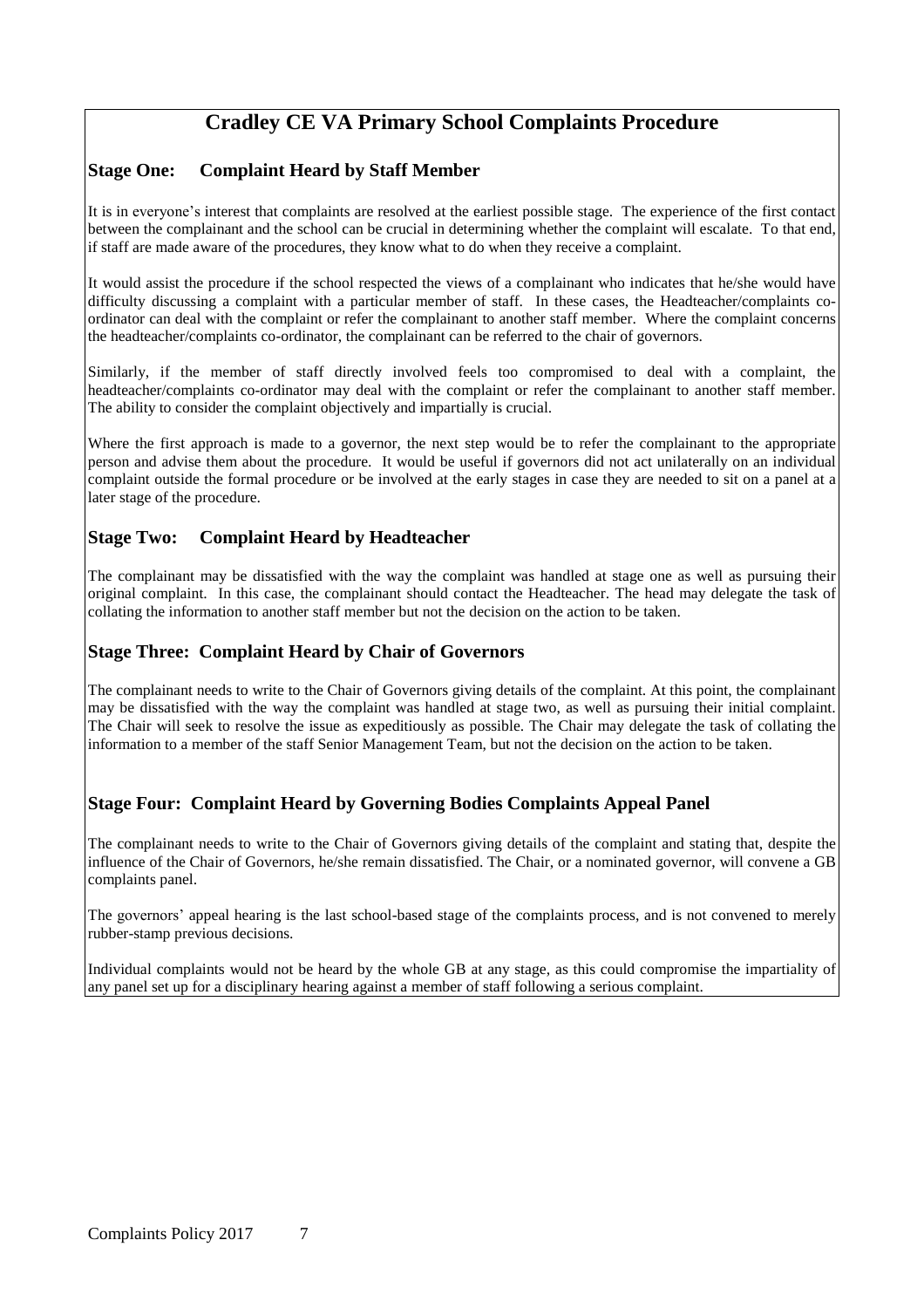The governing body may nominate a number of members with delegated powers to hear complaints at this stage, and set out its terms of reference. These can include:

- $\geq$  drawing up its procedures
- $\geq$  hearing individual appeals
- making recommendations on policy as a result of complaints.

The procedure adopted by the panel for hearing appeals would normally be part of the school's complaints procedure. The panel can be drawn from the nominated members and may consist of three or five people. The panel may choose their own chair.

#### **The Remit of The Complaints Appeal Panel**

The panel can:

- $\geq$  dismiss the complaint in whole or in part
- $\geq$  uphold the complaint in whole or in part
- $\geq$  decide on the appropriate action to be taken to resolve the complaint
- $\geq$  recommend changes to the school's systems or procedures to ensure that problems of a similar nature do not recur.

There are several points which any governor sitting on a complaints panel needs to remember:

a. It is important that the appeal hearing is independent and impartial and that it is seen to be so. No governor may sit on the panel if they have had a prior involvement in the complaint or in the circumstances surrounding it. In deciding the make-up of the panel, governors need to try and ensure that it is a crosssection of the categories of governor and sensitive to the issues of race, gender and religious affiliation.

b. The aim of the hearing, which needs to be held in private, will always be to resolve the complaint and achieve reconciliation between the school and the complainant. However, it has to be recognised that the complainant might not be satisfied with the outcome if the hearing does not find in their favour. It may only be possible to establish the facts and make recommendations which will satisfy the complainant that his or her complaint has been taken seriously.

c. An effective panel will acknowledge that many complainants feel nervous and inhibited in a formal setting. Parents often feel emotional when discussing an issue that affects their child. The panel chair will ensure that the proceedings are as welcoming as possible. The layout of the room will set the tone and care is needed to ensure the setting is informal and not adversarial.

d. Extra care needs to be taken when the complainant is a child (who will also be accompanied by a responsible adult). Careful consideration of the atmosphere and proceedings will ensure that the child does not feel intimidated. The panel needs to be aware of the views of the child and give them equal consideration to those of adults. Where the child's parent is the complainant, it would be helpful to give the parent the opportunity to say which parts of the hearing, if any, the child needs to attend.

e. The governors sitting on the panel need to be aware of the complaints procedure.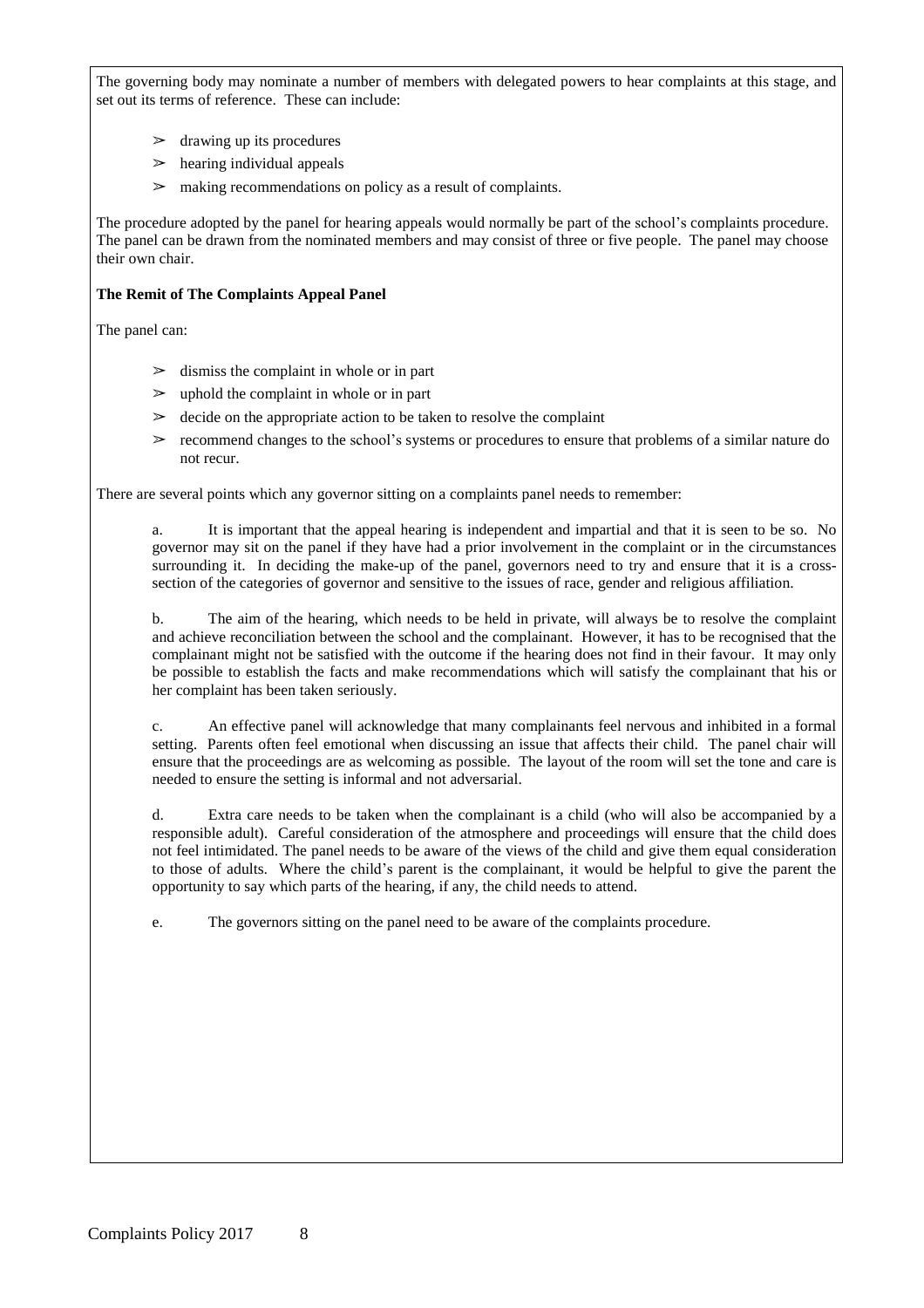#### **Roles and Responsibilities**

#### **The Role of the Clerk**

The Department strongly recommends that any panel or group of governors considering complaints be clerked. The clerk would be chosen by the panel. The clerk would be the contact point for the complainant and be required to:

- $\geq$  set the date, time and venue of the hearing, ensuring that the dates are convenient to all parties and that the venue and proceedings are accessible
- $\geq$  collate any written material and send it to the parties in advance of the hearing
- $\geq$  meet and welcome the parties as they arrive at the hearing
- $\triangleright$  record the proceedings
- $\geq$  notify all parties of the panel's decision.

#### **The Role of the Chair of the Governing Body or the Nominated Governor**

The nominated governor should:

- $\geq$  check that the correct procedure has been followed
- $\geq$  notify the clerk of the governors to arrange a panel, if a hearing is appropriate.

#### **The Role of the Chair of the Panel**

The Chair of the Panel has a key role, ensuring that:

- $\geq$  the remit of the panel is explained to the parties and each party has the opportunity of putting their case without undue interruption
- $\geq$  the issues are addressed
- $\geq$  key findings of fact are made
- $\geq$  parents and others who may not be used to speaking at such a hearing are put at ease
- $\geq$  the hearing is conducted in an informal manner with each party treating the other with respect and courtesy
- $\geq$  the panel is open minded and acting independently
- $\geq$  no member of the panel has a vested interest in the outcome of the proceedings or any involvement in an earlier stage of the procedure
- $\geq$  each side is given the opportunity to state their case and ask questions
- $\triangleright$  written material is seen by all parties. If a new issue arises it would be useful to give all parties the opportunity to consider and comment on it.

#### **Notification of the Panel's Decision**

The chair of the panel needs to ensure that the complainant is notified via the clerk of the panel's decision, in writing, with the panel's response; this is usually within a set deadline which is publicised in the procedure. The letter needs to explain if there are any further rights of appeal and, if so, to whom they need to be addressed.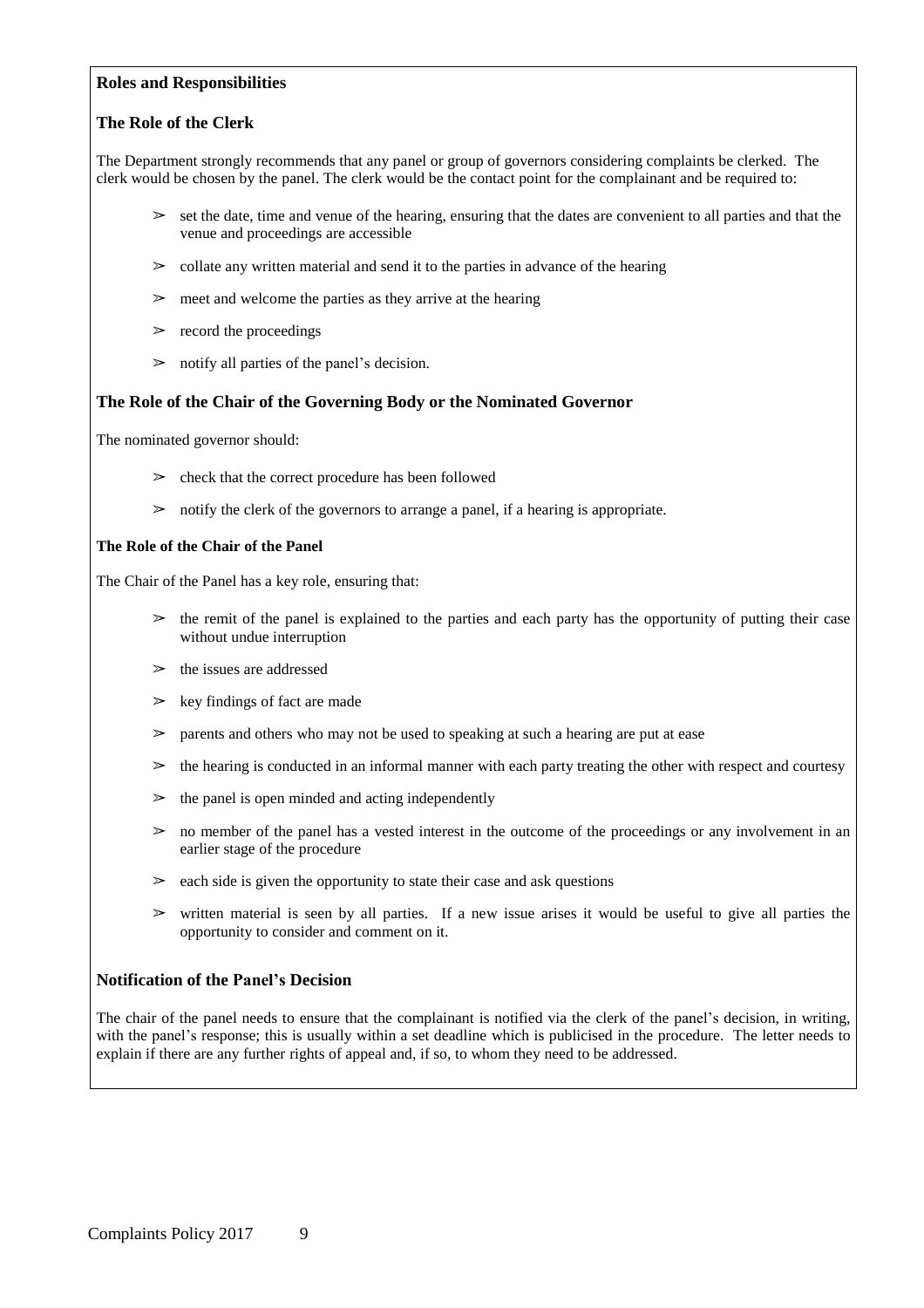#### **Cradley CE Primary School Complaints Procedure - Formal Complaint Form**

**Please complete and return to ……………………………... (complaints co-ordinator) who will acknowledge receipt and explain what action will be taken.**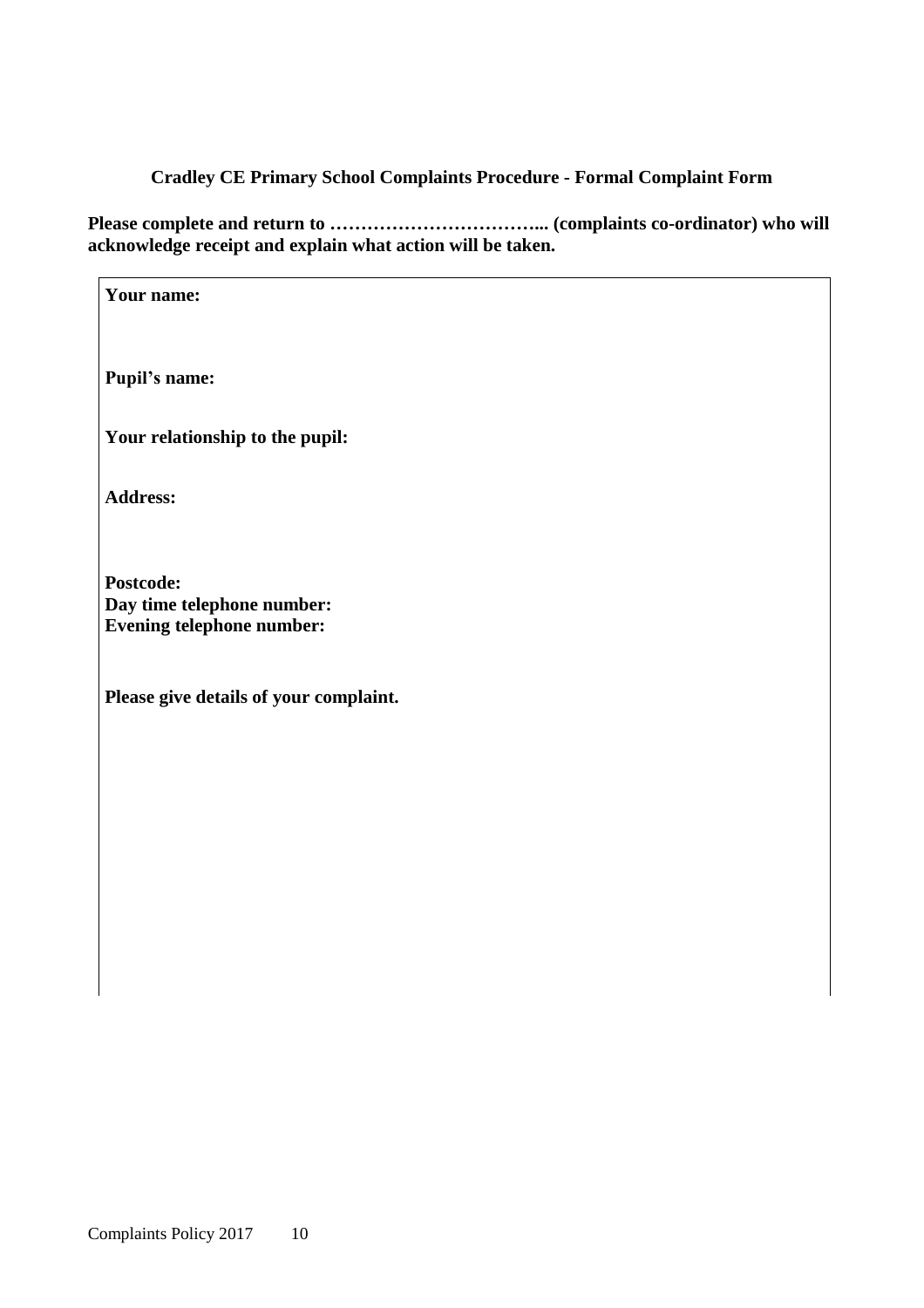| What action, if any, have you already taken to try and resolve your complaint.<br>(Who did you speak to and what was the response)? |  |  |  |  |
|-------------------------------------------------------------------------------------------------------------------------------------|--|--|--|--|
|                                                                                                                                     |  |  |  |  |
|                                                                                                                                     |  |  |  |  |
|                                                                                                                                     |  |  |  |  |
|                                                                                                                                     |  |  |  |  |
|                                                                                                                                     |  |  |  |  |
|                                                                                                                                     |  |  |  |  |
|                                                                                                                                     |  |  |  |  |
| What actions do you feel might resolve the problem at this stage?                                                                   |  |  |  |  |
|                                                                                                                                     |  |  |  |  |
|                                                                                                                                     |  |  |  |  |
|                                                                                                                                     |  |  |  |  |
|                                                                                                                                     |  |  |  |  |
|                                                                                                                                     |  |  |  |  |
| Are you attaching any paperwork? If so, please give details.                                                                        |  |  |  |  |
|                                                                                                                                     |  |  |  |  |
|                                                                                                                                     |  |  |  |  |
|                                                                                                                                     |  |  |  |  |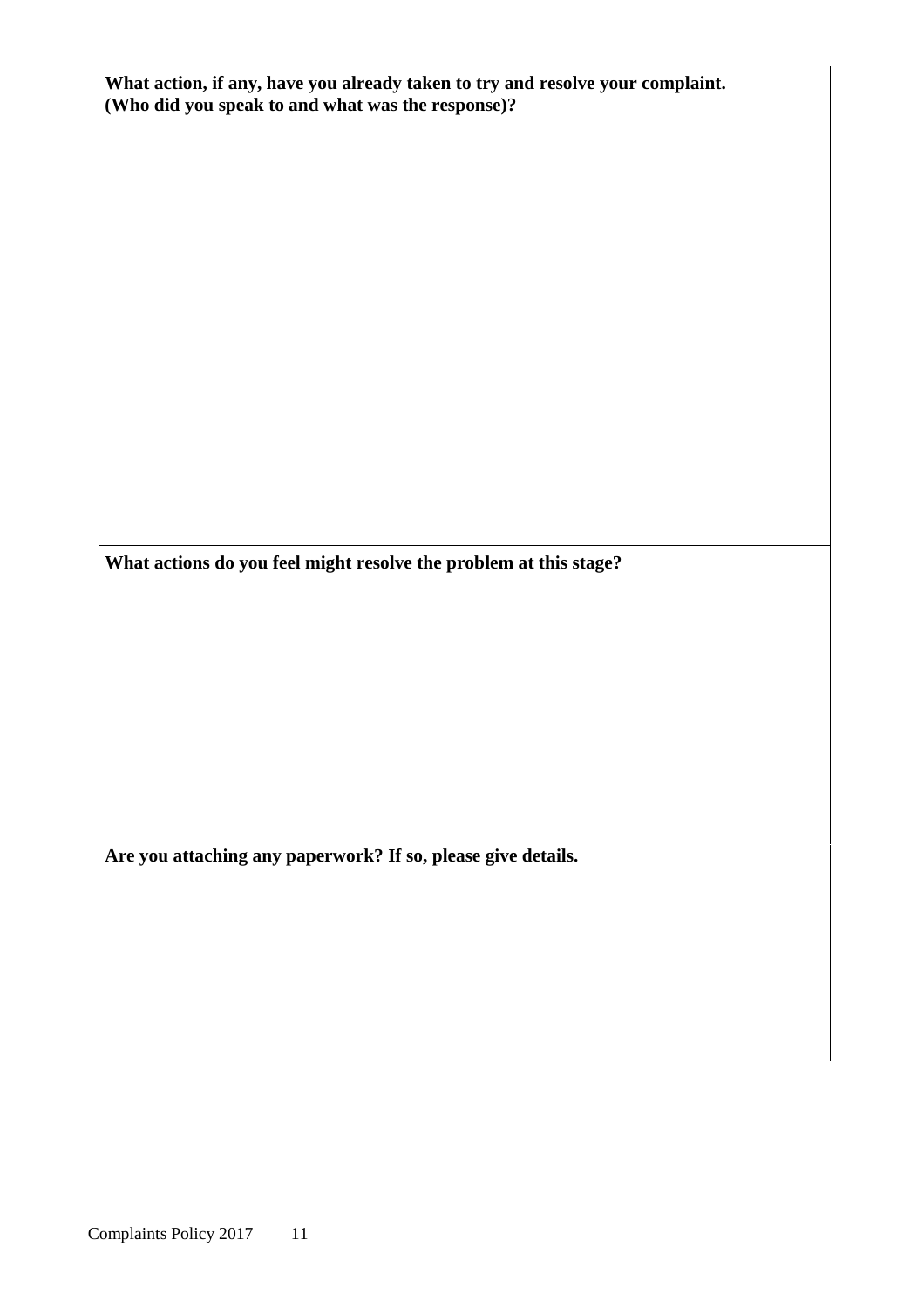| Signature:                    |
|-------------------------------|
| Date:                         |
|                               |
| <b>Official use</b>           |
| Date acknowledgement sent:    |
| By who:                       |
|                               |
| <b>Complaint referred to:</b> |
| Date:                         |
|                               |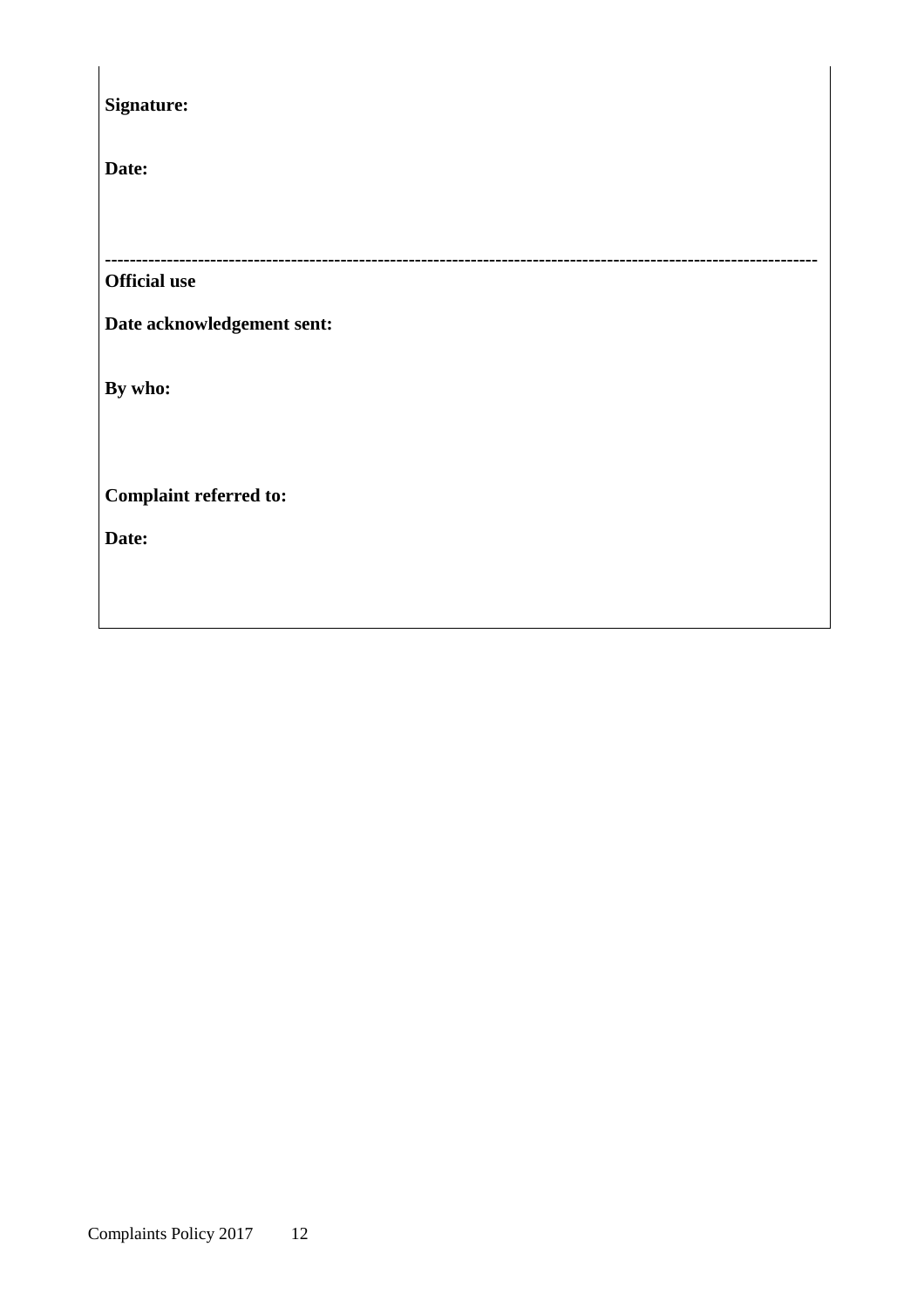### **Checklist for a Panel Hearing**

The panel needs to take the following points into account.

- The hearing should be as informal as possible.
- Witnesses are only required to attend for the part of the hearing in which they give their evidence.
- After introductions, the complainant is invited to explain their complaint, and be followed by their witnesses.
- The headteacher may question both the complainant and the witnesses after each has spoken.
- The headteacher is then invited to explain the school's actions and be followed by the school's witnesses.
- The complainant may question both the headteacher and the witnesses after each has spoken.
- The panel may ask questions at any point.
- The complainant is then invited to sum up their complaint.
- The headteacher is then invited to sum up the school's actions and response to the complaint.
- Both parties leave together while the panel decides on the issues.
- The chair explains that both parties will hear from the panel within a set time scale.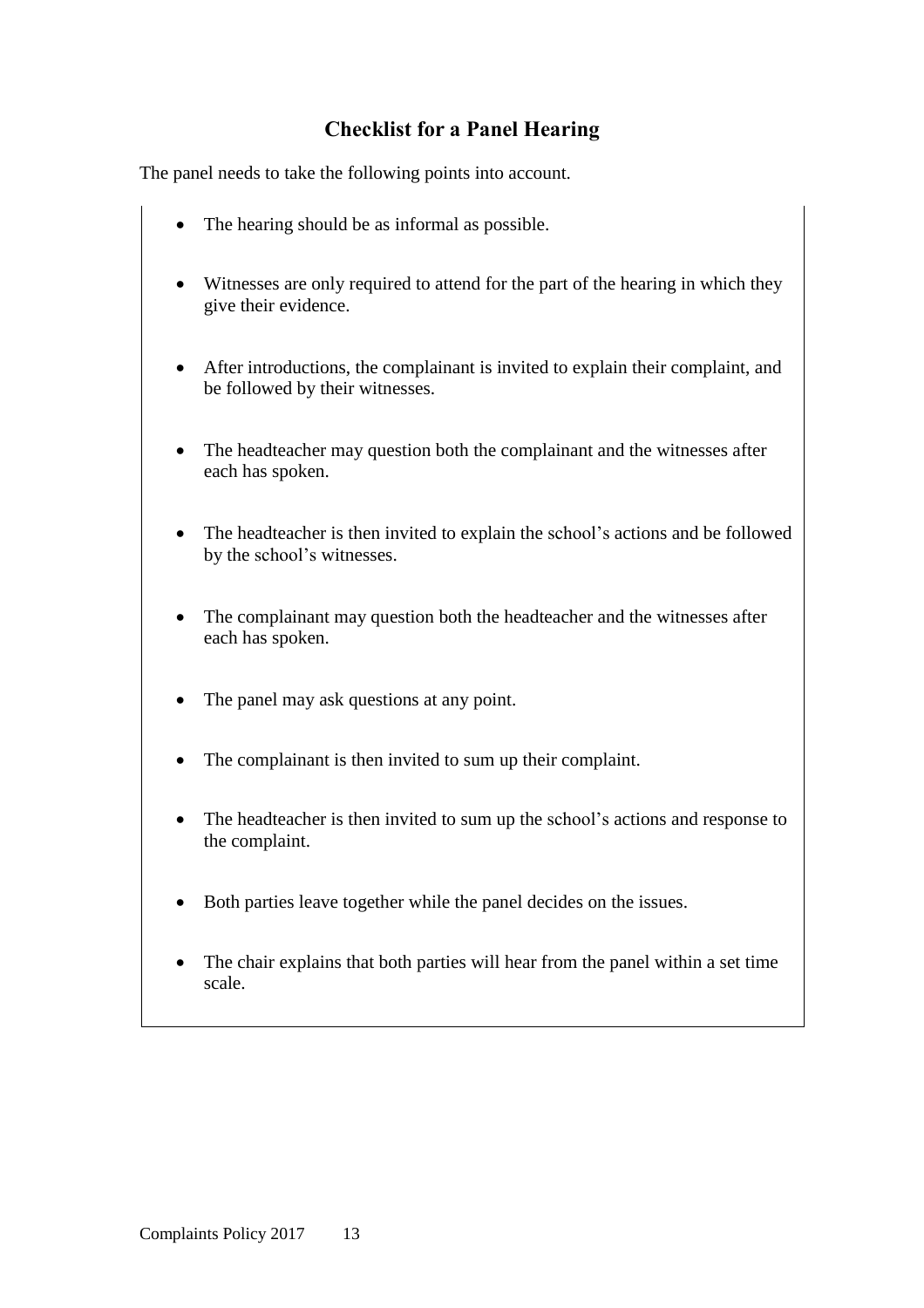